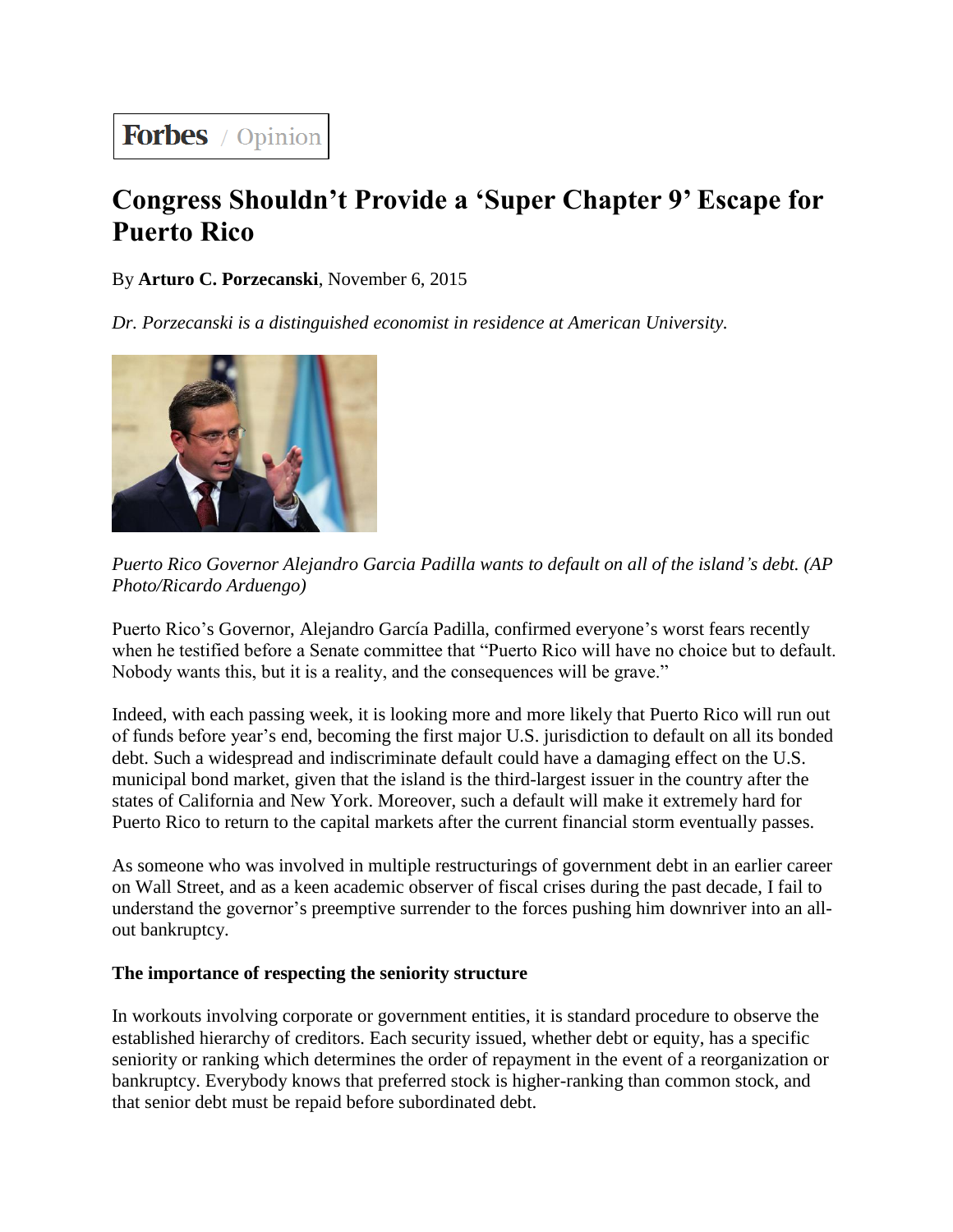Even sovereign governments in financial difficulty prioritize their payments, though they do not operate under a formal bankruptcy regime. For example, governments will keep servicing debts to official multilateral agencies such as the International Monetary Fund and the World Bank, widely regarded as senior creditors, even as they stop paying their bondholders or bank creditors. This is what Greece did in 2012, and even what Argentina has done in the past dozen years in which it has been in and out of default to bondholders.

Besides, Puerto Rico's laws and bond indentures spell out exactly what is to be done should revenues ever prove insufficient to cover debt-service payments. At the top of the proverbial totem pole stand the General Obligations (GOs), which are backed by the Commonwealth's full faith and credit. As per Article VI, Section 8 of the island's Constitution, "interest on the public debt and amortization thereof shall first be paid and must be serviced by the government prior to any other government obligation."

About \$13 billion of these GOs are outstanding, plus some \$5.5 billion in debts guaranteed by the Commonwealth's good faith and credit, and together they account for roughly one-quarter of total obligations. The first of these payments due consists of \$355 million which Puerto Rico's Government Development Bank must pay on December 1, a portion of which is guaranteed by the Commonwealth's good faith and credit.

At the bottom of the totem pole are the debts of the Public Finance Corporation, on which Puerto Rico has already defaulted, which did not constitute an obligation of the Commonwealth or any of its instrumentalities (other than the corporation itself). Low-priority debts have been racked up also by the island's Highways and Transportation Authority, Infrastructure Financing Authority and Municipal Finance Agency, among others. These have the weakest protections and thus lowest likely recovery rates in any scenario in which creditor seniority is respected.

It boggles the mind that Governor García Padilla is willing to rip up the well-worn playbook of debt restructurings and allow all obligations to go unpaid. The selfish reason why corporations and governments observe established payment priorities is because, in an eventual return to the markets, they can start out by issuing the type of obligations which were respected in the worst of moments. But who is ever going to invest in a Puerto Rico GO again—never mind in any lower-ranked obligation—if they are disrespected now? Only some risk-prone speculators, perhaps, but at usurious interest rates and short maturities, at best.

## **Congress should not provide a "Super Chapter 9" escape hatch**

Governor García Padilla would also be violating the Constitution and laws of Puerto Rico if he were to allow for a generalized default. He could be impeached for doing so, and never make it to the end of his mandate in January 2017—and his government would certainly be inundated with lawsuits seeking to enforce the legal obligations the island previously assumed.

This is why he has proposed to the Obama Administration, and now he has appealed directly to the U.S. Congress, that he be provided with a "get out of jail free" card: He wants Congress to mandate a broad legal framework that goes well beyond the scope of Chapter 9 to allow for a comprehensive restructuring of all of Puerto Rico's outstanding debt in one fell swoop.